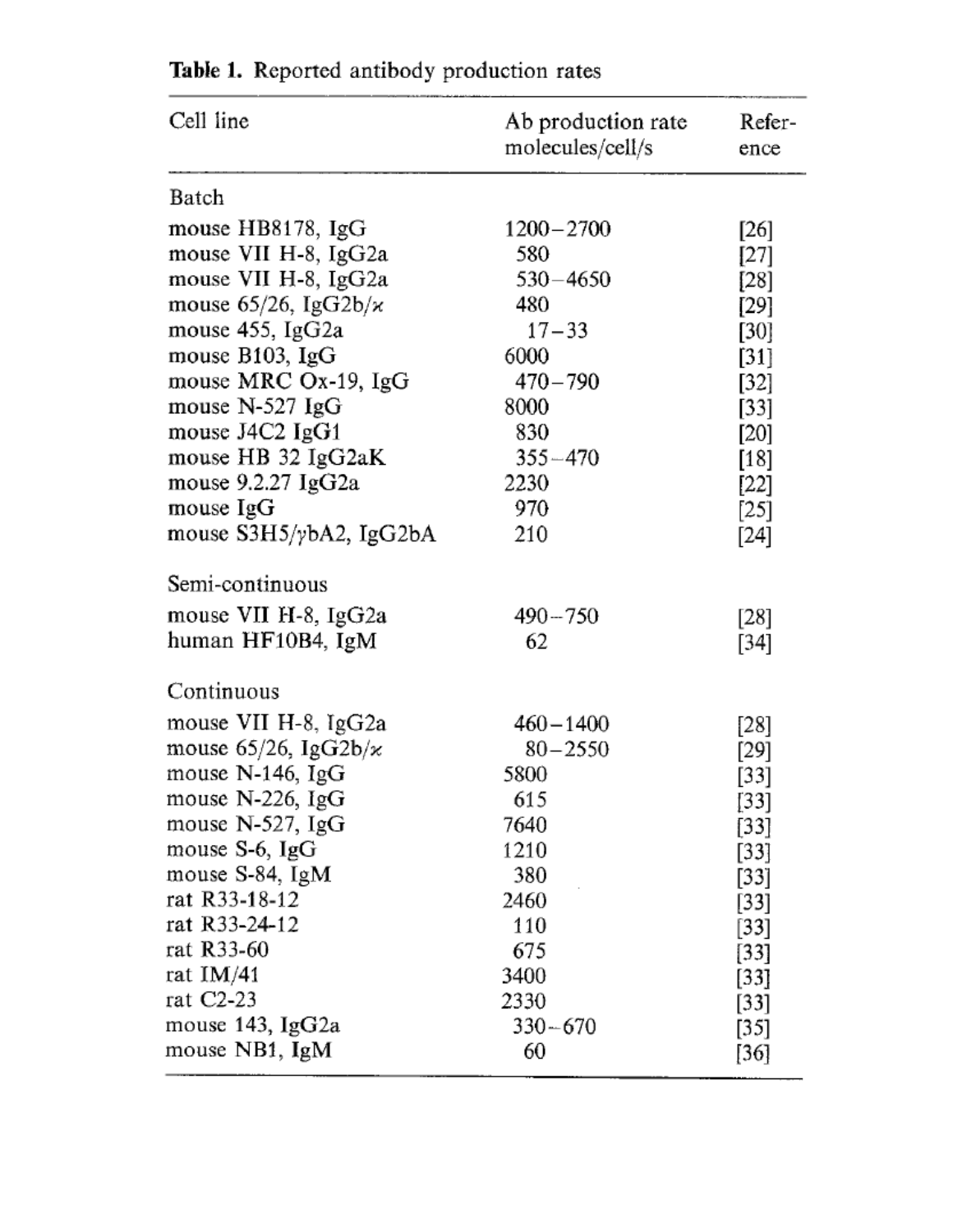18. Luan, Y.; Mutharasan, R.; Magee, W.: Strategies to extend longevity of hybridomas in culture and promote yield of monoclonal antibodies. Biotechnol. Lett. 9 (10) (1987) 691-696

20. Renard, J.; Spagnoli, R.; Mazier, C.; Salles, M.; Mandine, E.: Evidence that monoclonal antibody production kinetics is related to the integral of the viable cells curve in batch systems. Biotechnol. Lett 10 (2) (1988) 91-96

22. Lebherz, W. B.: Batch production of monoclonal antibody by large-scale suspension culture. BioPharm, Febr. (1988) 22-32

24. Lee, G.; Huard, T.; Palsson, B. O.: The effect of mechanical agitation on hybridoma cell growth. Biotechnol. Lett 10 (1988) 625 -628

25. Miller, W:; Blanch, H.; Wilke, C.: A kinetic analysis of hybridoma growth and metabolism in batch and continuous suspension culture: effect of nutrient concentration, dilution rate and pH. Biotechnol, Bioeng. 32 (1988) 947-965

26. Hu, W.; Dodge, T.; Frame, K.; Himes, V.: Effect of glucose on the cultivation of mammalian cells. Dev. Biol. Stand. 66 (1987) 279-290

27. Reuveny, S.; Velez, D.; Macmillan, J.; Miller, L.: Factors affecting cell growth and monoclonal antibody production in stirred reactors. J. Immunol. Methods 86 (1986) 53-59

28. Reuveny, S.; Velez, D.; Miller, L.; Macmillan, J.: Comparison of cell propagation methods for their effect on monoclonal antibody yield in fermentors. J. Immunol. Methods 86 (1986) 61- 69

29. Altshuler, G.; Dziewulski, D.; Sowek, J.; Belfort, G.: Continuous hybridoma growth and monoclonal antibody production in hollow fiber reactors-separators. Biotechnol. Bioeng. 28 (1986) 646- 658

30. Tharakan, J. P.; Chau, P. C.: IgG production kinetics in serum free media. Biotechnol. Lett. 8 (8) (1986) 529-534

31. Merton, O.; Reiter, S.; Himmler, G.; Scheirer, W.; Katinger, H.: Production kinetics of monoclonal antibodies. Dev. Biol. Stand. 60 (1985) 219-227

32. Dalili, M.; Ollis, D. F.: Transient kinetics of hybridoma growth and monoclonal antibody production in serum-limited cultures. In: Proceedings of the American Chemical Society Meeting, I987

33. de St. Groth, S. F: Automated production of monoclonaI antibodies in a cytostat. J. Immunol. Methods 57 (1983) 121-136